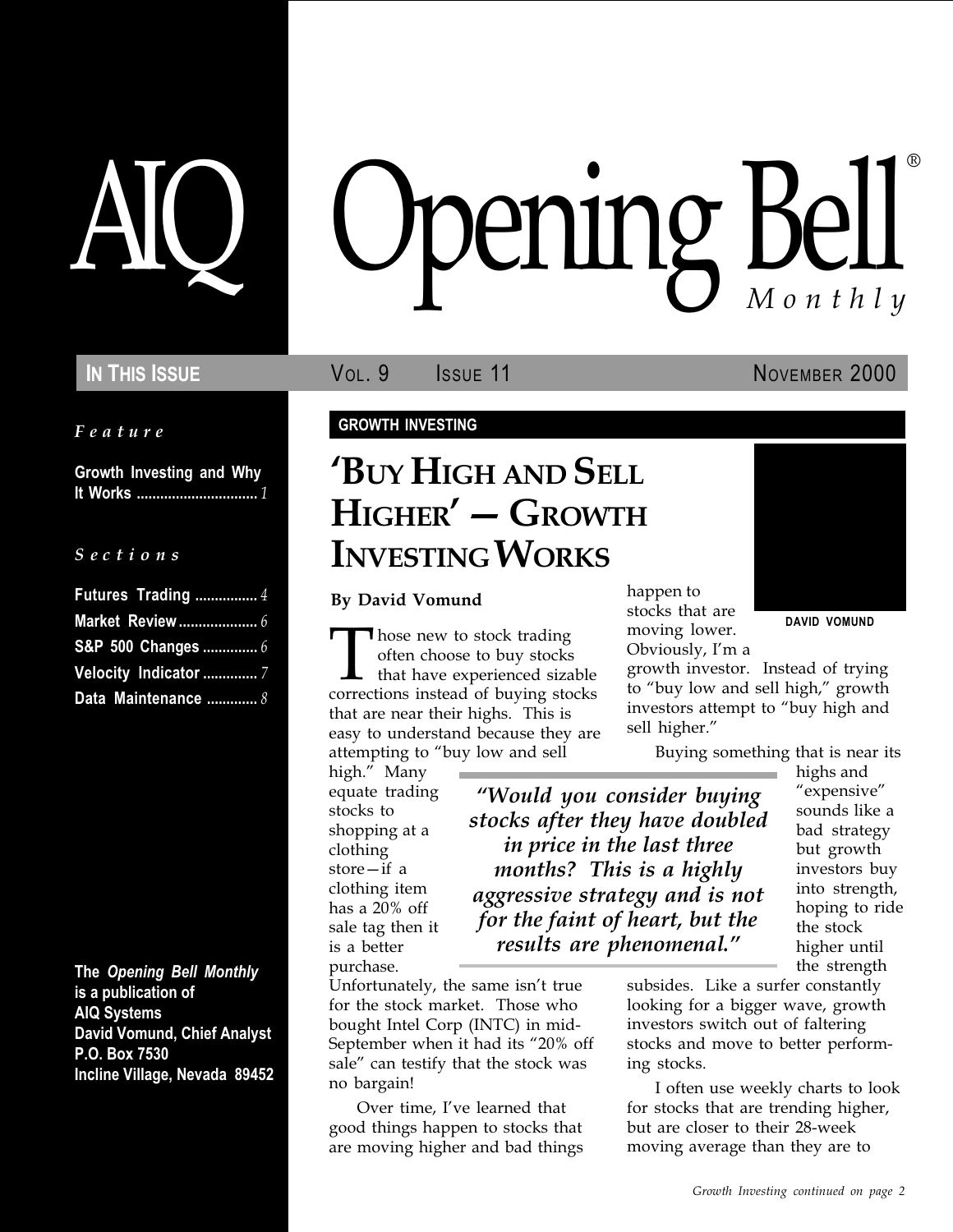# AIQ Opening Bell

## GROWTH INVESTING continued ...

their upper AIQ band. Making sure the stock is near is 28-week moving average is simply a way of lowering risk. Testing with AIQ's Expert Design Studio actually shows returns are higher when you buy stocks that are near or even above their upper AIQ trading bands.

To demonstrate that buying high is an effective strategy, I ran an Expert Design Studio screening on stocks that have doubled in price in the last 66 business days but have stalled or moved lower for the last 10 days. Would you consider buying stocks after they have doubled in price in the last three months? This is a highly aggressive strategy and is not for the faint of heart, but the results are phenomenal. In our backtest (**Figure 1**) we see the average stock gained 15.16% over the 31 days following the purchase. This clobbered the Nasdaq 100's average return of 1.24%.

For this backtest we used a time frame of January 2, 1998 to October 16, 2000. There were 91 trades and we used a fixed holding period of 22 business days. Only stocks that were in the Nasdaq 100 index at the start of the year 2000 were purchased. There is an upward bias in our

### PLEASE SEND CORRESPONDENCE TO:

Opening Bell Monthly G.R. Barbor, Editor P.O. Box 7530 Incline Village, NV 89452

AIQ Opening Bell Monthly does not intend to make trading recommendations, nor do we publish, keep or claim any track records. It is designed as a serious tool to aid investors in their trading decisions through the use of AIQ software and an increased familiarity with technical indicators and trading strategies. AIQ reserves the right to use or edit submissions.

For subscription information, phone 1-800-332-2999 or 1-775-831-2999. © 1992-2000 , AIQ Systems

| F. Jan-2000 - Expert Design Studio<br>Ele Lest Your Help<br>$\Box$ x $\Box$ g biski       |                             |                                       | $\Box$ $\Box$                                          |                                |  | $ g $ $\times$<br>Figure 1 |
|-------------------------------------------------------------------------------------------|-----------------------------|---------------------------------------|--------------------------------------------------------|--------------------------------|--|----------------------------|
| Summey Pacificns<br>Jan00                                                                 |                             |                                       |                                                        |                                |  |                            |
| Start text date:<br>End test date:                                                        | 01/01/98<br>10/16/00        |                                       |                                                        |                                |  |                            |
| Number of trades in test.<br>Average periods per trade:                                   | 91<br>31                    | Winners<br>----------<br>57<br>3t     | Losen<br>------<br>34<br>31                            | Newton<br>----------<br>ű<br>ű |  |                            |
| Mainun Profi/Loss<br>Avenage Drawdown:<br>Average Profit/Lass<br>Avenuge NDX Profit/Lass: | 115.21 %<br>15.16%<br>1.24% | 163.74%<br>16.82t%<br>36.42%<br>6:32% | <b>IS6, 88(%)</b><br>129.271%<br>120, 48(%)<br>17.26(% |                                |  |                            |
| Probability:<br>Average Annual ROL<br>Annual NDV (Buy & Hold):                            | 173.74%<br>79.63%           | 62.64%<br>416.81%                     | 37.36%<br>1235.07(%                                    |                                |  |                            |
| Reward/Pisk Ratio:                                                                        | 2.98                        |                                       |                                                        |                                |  |                            |
|                                                                                           |                             |                                       |                                                        |                                |  |                            |
|                                                                                           |                             |                                       |                                                        |                                |  |                            |
|                                                                                           |                             |                                       |                                                        |                                |  |                            |
| For Help, press F1                                                                        |                             |                                       |                                                        |                                |  | NUM                        |

backtest, as some of the stocks we bought were added to the index after we purchased them. Nevertheless, it is clear that stocks that had experienced sizable recent rallies continued to show strength.

The Expert Design Studio code for this simple model only has three rules:

Uptrend if [close]/val([close],66)>2.

Pause if HiVal([close],9)<val([close],10).

Allworks if Uptrend and Pause.

The first rule called Uptrend states that the stock must have doubled in price over the last 66 business days. The Pause rule says that the stock has fallen over the last ten days (i.e. Its 10 day high price occurred 10 days ago). This rule

was added to take away some of the over-extended nature of the stocks. Finally, the Allworks rule states that the previous two rules are true.

If it is true that buying strong stocks is an effective strategy, then it must be true that returns should decrease when we loosen the parameters and buy stocks that are not showing as much strength. For our second test we loosened the parameters for the Uptrend rule. Instead of requiring that the stock double in value before it is purchased, we stated that the

| <b>Summary of Results</b> |  |  |  |
|---------------------------|--|--|--|
|---------------------------|--|--|--|

| Minimum<br>Price Increase<br>Before Purchase | Avg. Gain<br>Per Trade | Number<br>of Trades |
|----------------------------------------------|------------------------|---------------------|
| 100%                                         | 15.16%                 | 91                  |
| 50%                                          | 9.32%                  | 312                 |
| 25%                                          | 7.29%                  | 696                 |
| 10%                                          | 7.18%                  | 1031                |
|                                              |                        |                     |

Table 1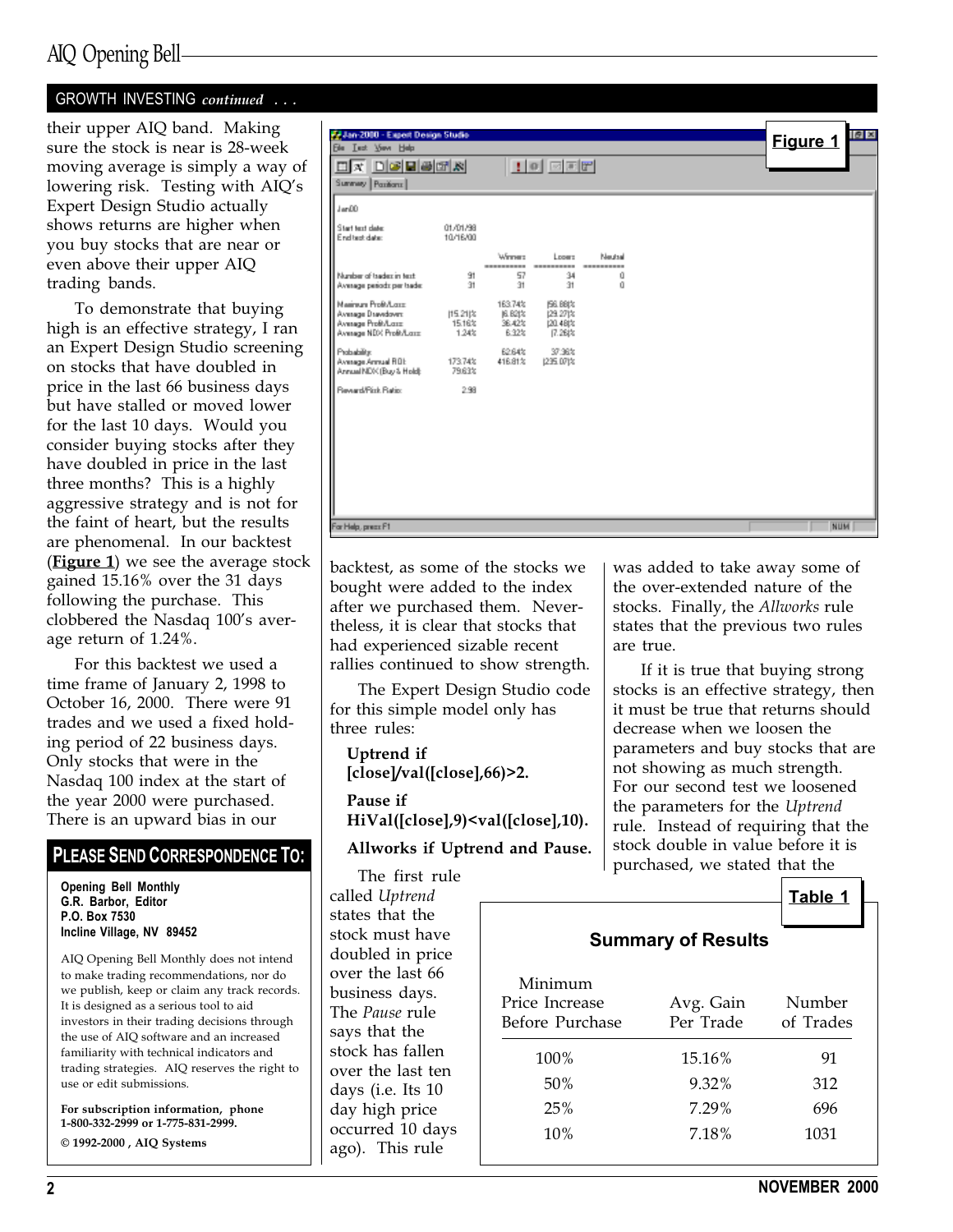#### GROWTH INVESTING continued ...

stock must increase by 50% before being purchased.

The results are found in Figure 2. Using the same 30 day holding period, there were 312 trades and the average stock rose 9.32% after being purchased. This return figure is lower than the 15.16% return from our previous test.

It turns out that the more we loosen the parameters from our Uptrend rule the lower the return. If we state that the stock must rise 25% before being purchased then there were 696 trades with an average gain per trade of 7.29%. If we state that the stock must rise only 10% in value before being purchased then there were 1031 trades with an average gain per trade of 7.18%.

These results are summarized in **Table 1**. We see that the more the stocks rose before they were purchased, the more they rose on average after they were purchased.

Our backtesting results are run over a very bullish time period, a period when growth investing was

| <b>P. Jan-2000 - Expert Design Studio</b><br>Ele Lest Your Help                            |                             |                                        |                                                    |                                  |  | Figure 2   |
|--------------------------------------------------------------------------------------------|-----------------------------|----------------------------------------|----------------------------------------------------|----------------------------------|--|------------|
| $\Box X$ $\Box G$ $\Box B$ $\Box R$ $\Box$<br>Summary Pasitions                            |                             |                                        | $100$ and $r$                                      |                                  |  |            |
| Jan00                                                                                      |                             |                                        |                                                    |                                  |  |            |
| Start text date:<br>End test date:                                                         | 01/01/98<br>10/16/00        |                                        |                                                    |                                  |  |            |
| Number of tradez in text<br>Average periods per trade:                                     | 312<br>31                   | Winner<br>----------<br>181<br>31      | Losers<br>----------<br>130<br>31                  | Neutral<br>----------<br>1<br>31 |  |            |
| Maginum Profit/Long<br>Average Drawdown<br>Average Profit/Lass<br>Average NDX Profit/Lass: | 113.72(%)<br>9.32%<br>2.19% | 199.90%<br>IG. BEIX<br>27.68%<br>6.68% | <b>156.88(%</b><br>[23.64]%<br>116.171%<br>[4.05]% |                                  |  |            |
| Probability:<br>Average Annual ROL<br>Annual NDK (Buy & Hold):                             | 107.37%<br>79.63%           | 58.01%<br>317.92%                      | 41.67%<br>1186.89(%                                |                                  |  |            |
| Reveald Fisk Ratio:                                                                        | 2.38                        |                                        |                                                    |                                  |  |            |
|                                                                                            |                             |                                        |                                                    |                                  |  |            |
|                                                                                            |                             |                                        |                                                    |                                  |  |            |
|                                                                                            |                             |                                        |                                                    |                                  |  |            |
| For Help, press F1                                                                         |                             |                                        |                                                    |                                  |  | <b>NUM</b> |

in favor. How has it performed during this year's Nasdaq bear market?

**Figure 3** shows testing results for this year through mid-October. For this test, we said the stock must rise by at least 50% before stalling for 10 days. Despite the enormous correction in Nasdaq

stocks, the average gain per trade was still positive at 3.77% with 98 trades. The majority of the trades came in January and February when the market was still strong, but there were trades during the summer and fall correction as well.

Growth investing doesn't always work. As of this writing the Nasdaq is very low and buying into strength hasn't worked. Nevertheless, there will come a time when the market is strong and Nasdaq stocks are the leaders. That's when growth investors make big money.

This article's focus on growth is not meant to imply that bottomfishing strategies don't work. In the April 2000 issue we showed an effective Expert Design Studio strategy for buying into weakness.

Growth investing works. Next month we'll discuss how to apply the analysis from this article into an actual trading strategy.  $\blacksquare$ 

David Vomund publishes VIS Alert, a weekly investment newsletter. For a sample copy, call (775) 831-1544 or go to www.visalert.com.

| <b>P. Jan-2000 - Expert Design Studio</b>                                                 |                             |                                       |                                                      |                       |  | Figure 3<br>Ä |
|-------------------------------------------------------------------------------------------|-----------------------------|---------------------------------------|------------------------------------------------------|-----------------------|--|---------------|
| Ele Lest Your Help                                                                        |                             |                                       |                                                      |                       |  |               |
| $\Box$ x $\Box$ g biski                                                                   |                             |                                       | $\blacksquare$                                       |                       |  |               |
| Summary Pazitions                                                                         |                             |                                       |                                                      |                       |  |               |
| Jan00                                                                                     |                             |                                       |                                                      |                       |  |               |
| Start text date:<br>End test date:                                                        | 12/31/99<br>10/17/00        |                                       |                                                      |                       |  |               |
|                                                                                           |                             | Weener<br>----------                  | Lower.<br>-----------                                | Neutral<br>---------- |  |               |
| Number of tradez in text.<br>Average periods per trade:                                   | 98<br>91                    | 51<br>31                              | 47<br>31                                             | ű<br>ű                |  |               |
| Mainun Profi/Loss<br>Average Drawdown:<br>Average Profit/Lass<br>Avenuge NDX Profit/Lass: | 117.47(%)<br>3.77%<br>0.88は | 53,68%<br>JEL B71%<br>25.76%<br>7.94% | <b>156.88(%)</b><br>128,961%<br>120.10(%<br>110.44 % |                       |  |               |
| Probability:<br>Avenuge Armuel ROL<br>Annual NDV (Buy & Hold):                            | 43.89%<br>$118.07$ $\%$     | 52.04%<br>299.92%                     | 47.98%<br>1234.05(%                                  |                       |  |               |
| Reveald Fisk Ratio:                                                                       | 1.99                        |                                       |                                                      |                       |  |               |
|                                                                                           |                             |                                       |                                                      |                       |  |               |
|                                                                                           |                             |                                       |                                                      |                       |  |               |
|                                                                                           |                             |                                       |                                                      |                       |  |               |
|                                                                                           |                             |                                       |                                                      |                       |  |               |
|                                                                                           |                             |                                       |                                                      |                       |  |               |
|                                                                                           |                             |                                       |                                                      |                       |  |               |
| For Help, press F1                                                                        |                             |                                       |                                                      |                       |  | NUM           |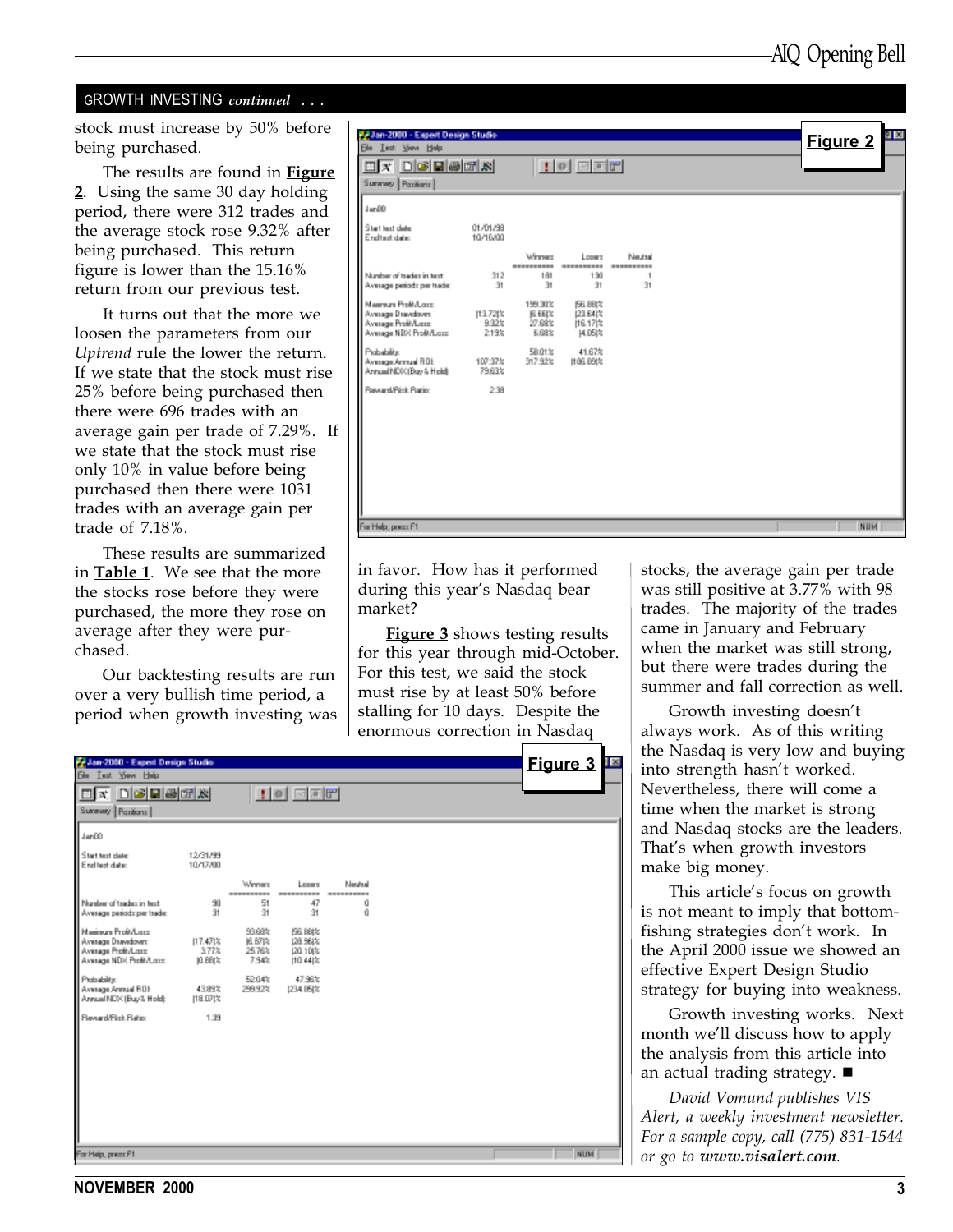## UNDERSTANDING FUTURES - Part 2

# CRITICAL ITEMS TO CONSIDER BEFORE ENGAGING IN STOCK INDEX FUTURES TRADING

#### By Edward "Bobby" Florez

Editor: This is the second of two articles on futures trading by Edward Robert "Bobby" Florez. Mr. Florez has been a professional trader, analyst, broker, and author for almost three decades. He retired from the Chicago Board of Trade in 1996 and now devotes his time to helping others learn how to trade. He was featured in the March 2000 issue of Technical Analysis of Stocks & Commodities.

In the October issue of the Opening Bell, Mr. Florez discussed the basics of futures and how futures can give a perspective of financial trends. This month, he continues with a look at interest rates and inflationary indicators, and gives a summary of "market" moving" federal and private reports.

### Interest Rates (Figures 4 and 5)

Last month, we discussed the significance of keeping an eye on the trend of the U.S. Dollar against the currencies of its major international trading partners.

After the trader has ascertained the dollar's trend, the next thing to pay attention to is the trend of both short and long-term interest rates.

Again, a quick perusal of the commodity futures prices of Eurodollars and US Treasury notes and bonds provides an excellent perspective of the short-term and long-term trends of interest rates.

The term "Eurodollars" is a bit of a misnomer. Eurodollars actually represent any off shore



dollar deposit. They are equivalent in almost every respect to US Treasury bills, except that they lack federal guarantee. And because of this risk, Eurodollar yields are always a bit higher than a corresponding Treasury bill's yield will be.

Eurodollars are traded worldwide and not just in Europe, as the word seems to imply. It is one of the largest markets in the world, second only to the actual market for US dollars.

For a short-term perspective of interest rate trends, a trader should take a look at the Eurodollar market. The Eurodollar is also traded at the IMM. It is the most widely traded commodity in the U.S., both in terms of volume and total value.

For a longer-term perspective of interest rate trends, a trader

should check out the US Treasury Note (maturity of one to 10 years) and the US Treasury Bond markets (maturity beyond 10 years). Both are traded at the Chicago Board of Trade. (end-of-day Treasury Note ticker symbol is NO1600; end-ofday Treasury Bond ticker symbol is TR1600).

All of the interest rate futures contracts trade inversely to interest rates. That is, if interest rates are rising or expected to rise, then all interest rate futures contracts will decline.

Conversely, if interest rates are declining or are expected to decline, then interest rate futures contracts will rise in accord. This can be a little disconcerting for novice traders to comprehend. But they will soon get used to it.

Generally, if the dollar is rising or steady, interest rates tend to be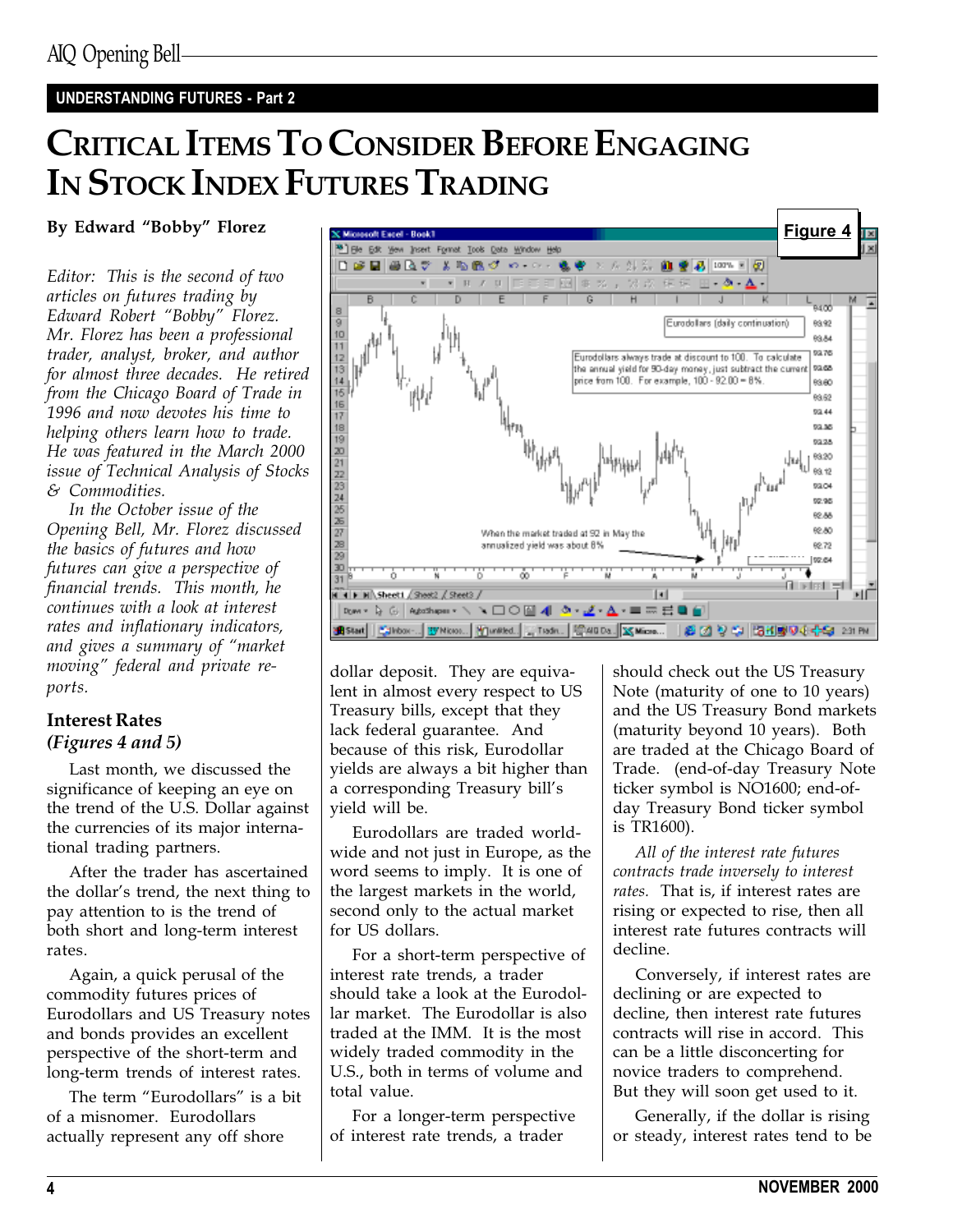#### FUTURES continued . . .

relatively stable. The greatest gyration of interest rates occurred between 1978 and the early 1980's. This was a period of great political uncertainty in the U.S. and extreme weakness in the US dollar.

#### Inflationary Indicators

(Figure 6)

Once the trend of the dollar and interest rates are observed, the trader would then take a look at the CRB Index (the Commodity Research Bureau Index) to get an idea about the overall inflationary trends of many traditional kinds of commodities. This would include markets such as grain, livestock, foods, industrial and precious metals, energy etc. (end-of-day CRB Index ticker symbol is RB1600).

From the trends of these markets, a trader can get an overall perspective of the trend for financial and hard asset values. As a result of this perspective, the trader can form a psychological opinion about the position of stock trends relative to these outside markets.

Thus, the trader is acquiring a perception of position risk in the overall stock market as a result of a change in the dollar, interest rates, or inflation.

#### Economic Data for a Fundamental Perspective

In order to get a fundamental perspective, a trader should be familiar with the release of market moving information. For federal and private reports, the dates of such releases are pre-announced. Usually, the most important ones occur at the end and beginning of each month.

These reports can be market moving events, and an experienced trader will warily anticipate the actual result as compared to the



pre-report estimates. If the report is a surprise  $-$  that is, if it falls outside of the pre-release esti $mates - then it can become a$ dramatic and immediate market moving event.

Following is a summary of some of these important reports.

#### Purchasing Managers Reports

At the end of each month, a private report from an association of purchasing managers in Chicago includes an index and comments about their general activity during the previous month.

This report, the National Purchasing Managers Report, is released on the first business day of the month. It reveals a national index of purchasing managers activity and includes the Chicago Purchasing Managers index as well.

If the trader wants to get a tip from the actual market itself about what this report might reveal, all he has to do is take a look at Inflationary Indicators (discussed

above) compared to the latest report.

#### Unemployment

Usually on the first Friday of the month, the U.S. Department of Labor releases figures and comments of national unemployment for the previous month, plus some supplementary figures such as the number of people added to or removed from non-farm payrolls.

This latter figure is volatile but it is one whose trend generally supports the psychological view of the economy. As long as the payrolls figure remains strong, it supports the view that the economy is vigorous and expanding. If the number is shrinking, a weak economy is indicated.

Currently, the figures from the unemployment report are probably the most important ones of the month. They generally set the tone of the market. This is because of the market's immediate psychological perception and anticipation

Futures continued on page 6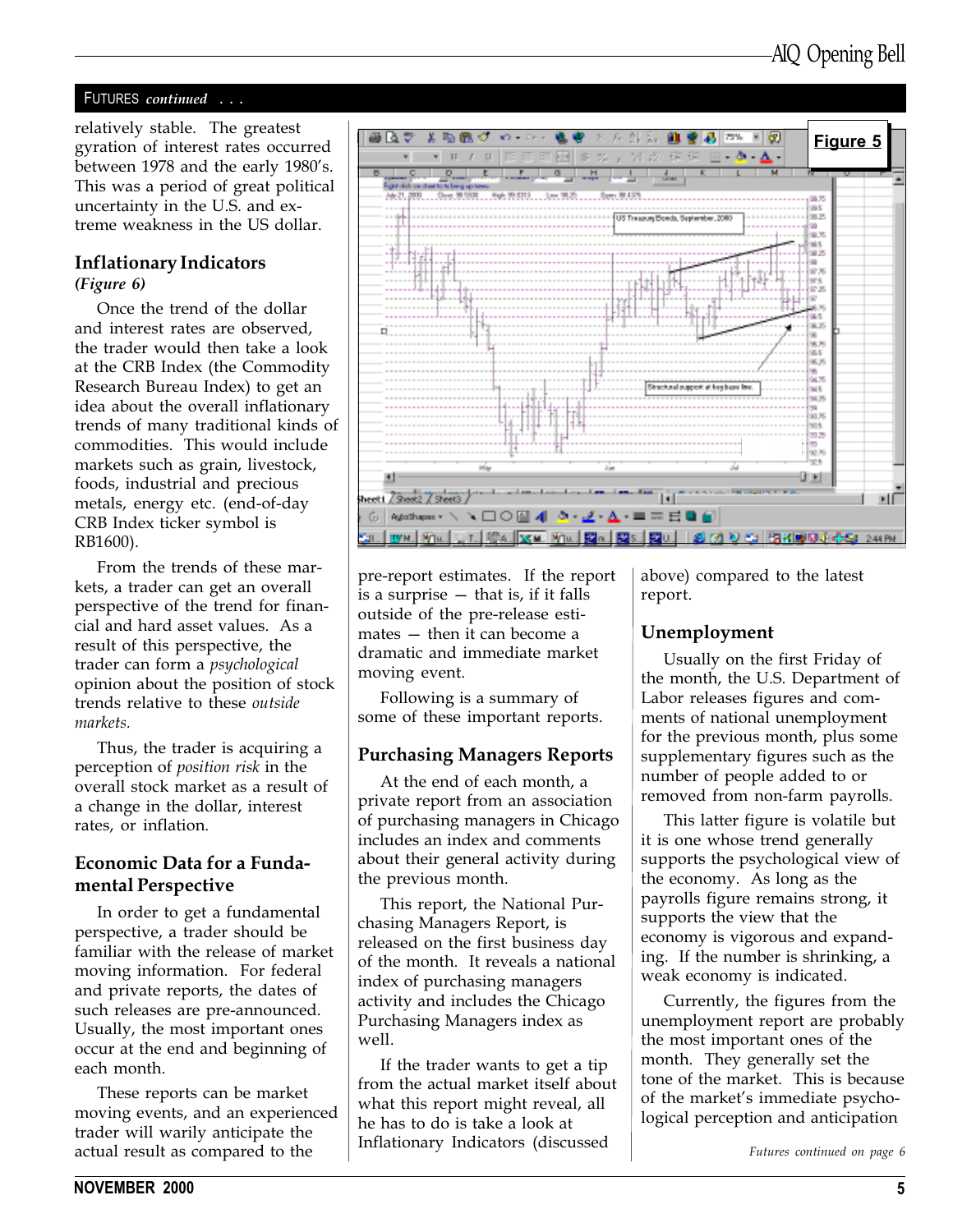## AIQ Opening Bell

#### FUTURES continued . . .

do with interest rates.

If these figures reveal a vigorous and strong economy, this invokes the perception that business activity and the demand for goods, services, commodities, and labor is strong. Thus, the cost of these items tend to increase along with wages. If they do, then the Fed may decide to raise the shortterm interest rates.

In addition to the monthly reports of employment and payrolls, there are weekly estimates of jobless claims. This report is released every Thursday at 8:30 a.m. (EST).

Just like the Inflationary Indicators mentioned above, a trader should take a look at the markets composing the Interest Rates indicator as well. All they have to do is go back one month to the date when the last unemployment report was released. Then take a look at what the interest rate futures have done in the meantime.

If they have rallied, then that would be an indication that unemployment may be higher and/or the non-farm payroll number may be lower than anticipated. Conversely, if the rates have increased a bit and the interest rate futures have declined, then it would not be



unlikely that unemployment will be lower, or non-farm payrolls will be higher than pre-release reports are anticipating.

There are several other monthly reports that are concerned with inflation. They are PPI (Producer Price Index), CPI (Consumer Price Index), and the estimates of the Quarterly GDP (Gross Domestic Product). All of these reports can have a dramatic impact upon interest rates, the dollar, and subsequently the stock market if

#### MARKET REVIEW

Heading into October, AIQs market timing model was on a buy signal and it fired three additional buy signals in mid-October.

The first 98 up signal was registered on October 13, a second 98 up was registered on October 16, and a third 96 up signal was registered on October 18. Most of these signals were a result of a Stochastic buy signal combined

with improving Money Flow and improving market breadth.

When the buy signals were registered, relative strength favored the Dow and S&P 500 over the Nasdaq Composite. After the signals, it was the Dow and S&P 500 that led the way. From the Dow's low on October 18 to the end of the month, the Dow rallied 10%. The Nasdaq rallied  $6.2\%$ .

the pre-report guesses are way out of line with the report's result.  $\blacksquare$ 

Mr. Florez offers free training online at www.synchronomics.com.

### S&P 500 Changes

#### The following are changes to the S&P 500 Index and Industry Groups:

Broadvision (BVSN) is replacing Paine Webber Group (PWJ). BVSN is added to the Computers-Software & Services (COM-PUTES) group.

Nabors Industries (NBR) is replacing Mallinckrodt Inc. (MKG). NBR is added to the Oil & Gas-Drilling & Equip. (OIL&GASD) group.

NiSource Inc. (NI) is replacing Columbia Energy (CG). NI is added to the Natural Gas (NATURALG) group.

Power One Inc. (PWER) is replacing Unicom Corp. (UCM). PWER is added to the Electrical Equipment (ELECTRIE) group.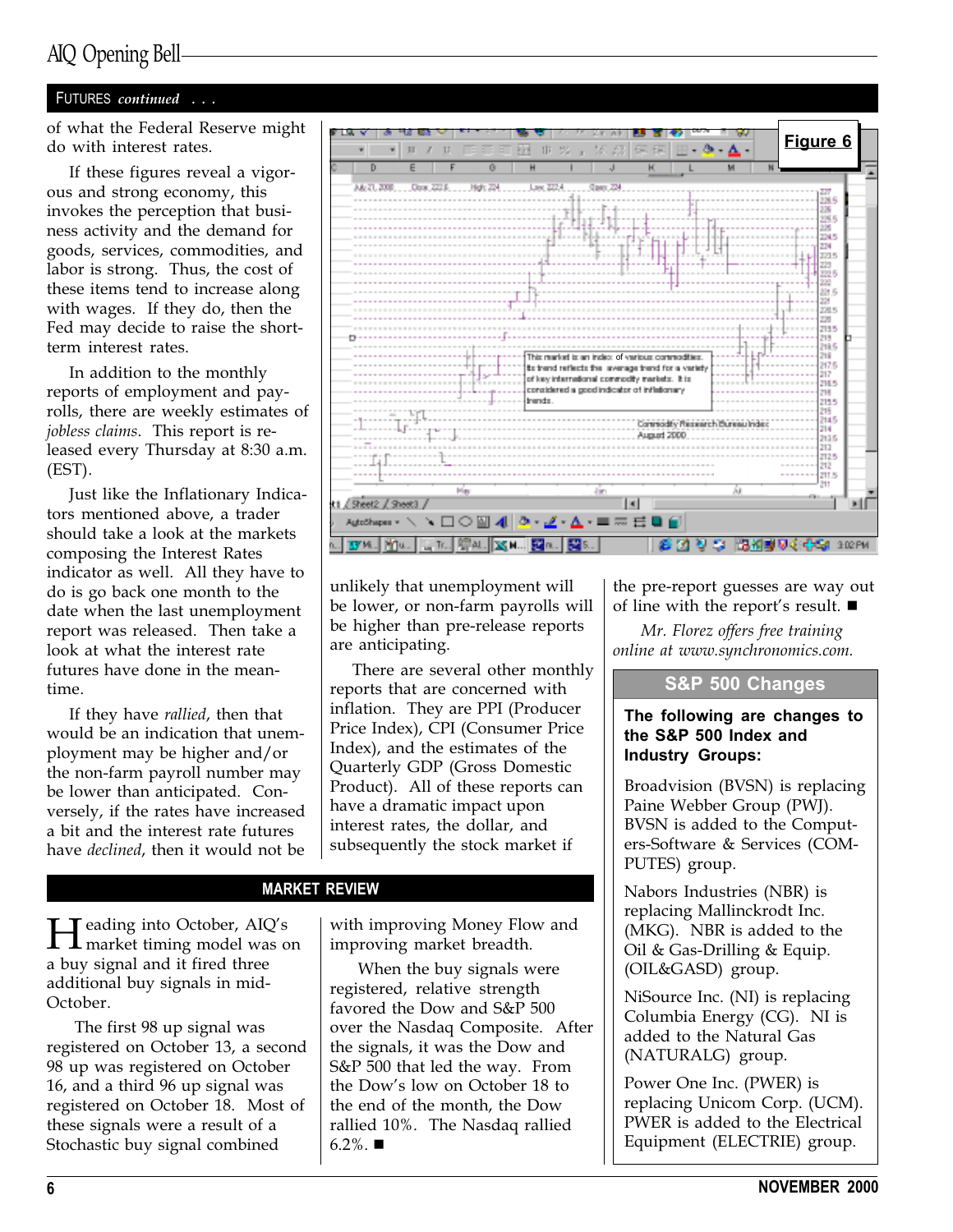#### MOMENTUM INDICATOR

# USE AIQ'S VELOCITY INDICATOR TO FIND OVERBOUGHT AND OVERSOLD LEVELS

By David Vomund

**M** is frequently used by<br>generic term and is not defined by is frequently used by technicians. Yet it is a a specific method of calculation. In general, momentum is a term used to describe the rate of change of price movement.

In AIQ's Group and Sector Analysis reports, the momentum of Trend Score is measured by the Delta Trend Score. The MACD is an indicator that measures the momentum of price action. AIQ's purest momentum indicator, however, is Velocity.

The most common calculation for momentum takes the current price of a security divided by its price 21 days ago (the number of days can be adjusted). The problem with this calculation is that it presumes that what happened 21 days ago is just as important as what is happening today. If there was a price spike 21 days ago, then the indicator will show a spike today.

In creating the Velocity indicator, AIQ resolved this problem by applying least squares methodology. It looks at the slope of the line that most closely approximates a momentum or rate of change line. This makes for a smoother and more consistent indicator.

The Velocity indicator has a center line corresponding to the zero level. At this level there is neutral price momentum. Even if a stock is moving higher it can have neutral price momentum. For example, if it gains a point a day



over a given week, then the stock rose in value but its momentum stayed constant.

When Velocity is above the zero line and rising, then the security's price is accelerating to

One application for the Velocity indicator is to look for overbought and oversold levels. Another application for this indicator is to look for reversals when the indicator diverges from price."

> the upside. That can occur if a stock gains a half-point one day, a point the next, and two points on the third day.

> If, on the other hand, the indicator is below zero and falling, the security's price is accelerating to the downside.

One application for the Velocity indicator is to look for overbought and oversold levels. Looking at Figure 7 we see price reversals occur when the indicator moves to extreme levels.

> What is an extreme level depends on the individual stock, and just because the indicator hits an extreme level doesn't necessarily mean the stock will immediately turn. Instead, the extreme readings simply alert you to price reversals that may occur.

Another application for this indicator is to find potential reversals when the indicator diverges from price. A positive divergence occurs when the stock price trends lower at the same time that the Velocity indicator

Momentum Indicator continued on page 8